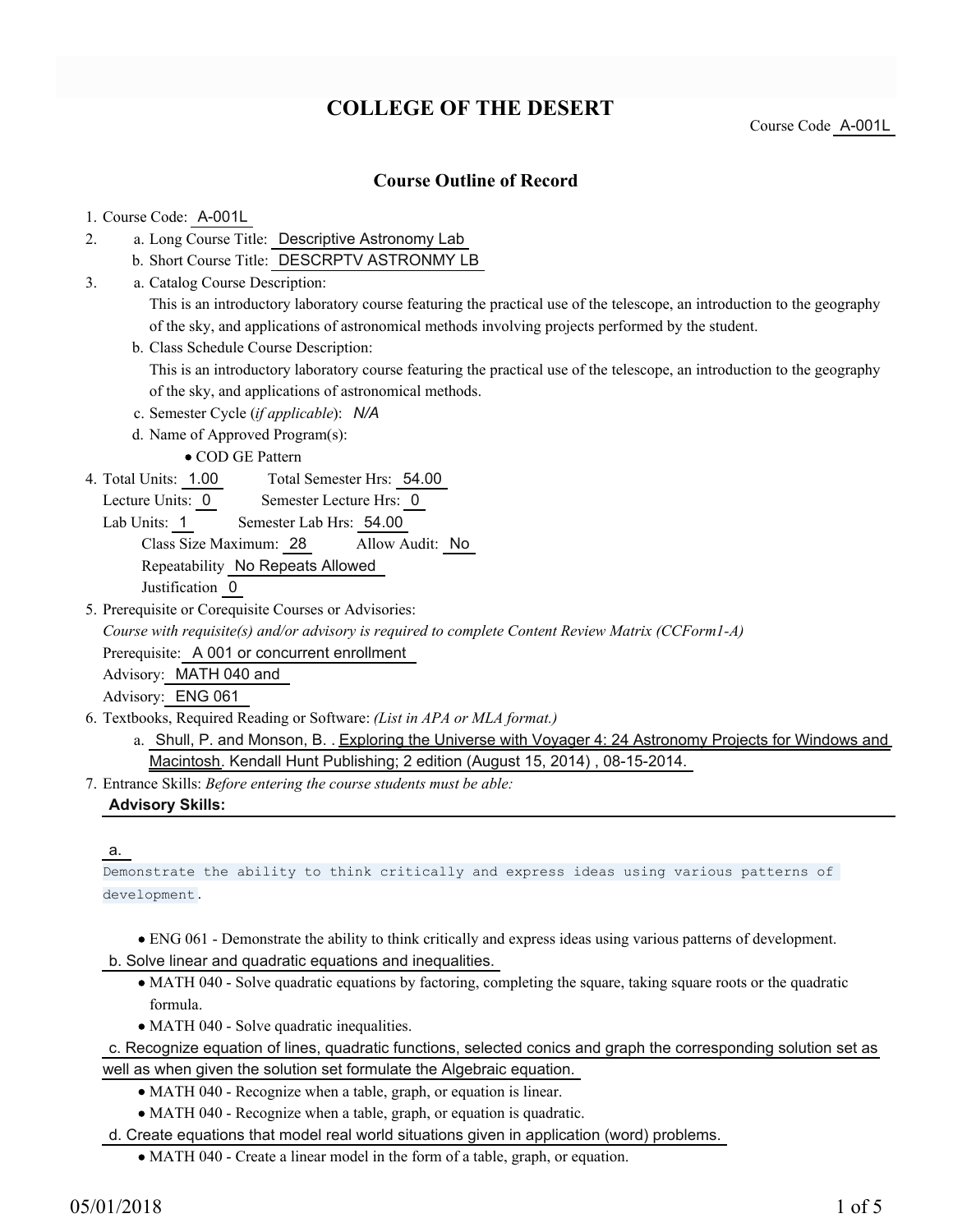## A 001L-Descriptive Astronomy Lab

- MATH 040 Create a quadratic model with a table, graph, or equation and solve maximum and minimum problems.
- e. Factor simple quadratic polynomials.
	- MATH 040 Solve quadratic equations by factoring, completing the square, taking square roots or the quadratic formula.
- f. Solve equations involving roots and radicals.
	- MATH 040 Comprehend and manipulate rational exponents and Nth roots.
	- MATH 040 Solve root equations.

## **Corequisite Skills:**

## g.

Demonstrate an understanding of the basic techniques of astronomical observation and the utilization and structure of astronomy's basic resource are raw material: electromagnetic radiation, including light.

A 001 - Demonstrate an understanding of the basic techniques of astronomical observation and the utilization and structure of astronomy's basic resource are raw material: electromagnetic radiation, including light.

## h.

Analyze the history of the development of our classifications of the knowledge of the physical structure and motions of the earth, satellites and other members of the solar system.

A 001 - Analyze the history of the development of our classifications of the knowledge of the physical structure and motions of the earth, satellites and other members of the solar system.

## i.

Define the structure and functions of the sun, not only as the principal member of the solar system but also as a typical star.

A 001 - Define the structure and functions of the sun, not only as the principal member of the solar system but also as a typical star.

## j.

Explain how astronomers classify stars, clusters and nebulae.

A 001 - Explain how astronomers classify stars, clusters and nebulae.

## 8. Course Content and Scope:

## Lecture:

Laboratory content only.

Lab: *(if the "Lab Hours" is greater than zero this is required)*

- 1. The beginnings of astronomy, its aims, methods and basic tools
- 2. Planetary motions
- 3. Energy and the atom: the basis of astrophysics.
- 4. Natural and Artificial Satellites
- 5. Physical characteristics of the planets
- 6. Asteroids, meteoroids and comets
- 7. The age and origin of the solar system
- 8. The sun: a typical star
- 9. The stars: a general description
- 10. Deviant stars
- 11. The evolution of stars
- 12. Multiple stars and clusters of stars
- 13. Between the stars: the realm of the nebulae
- 14. Galaxies
- 15. The universe and relativity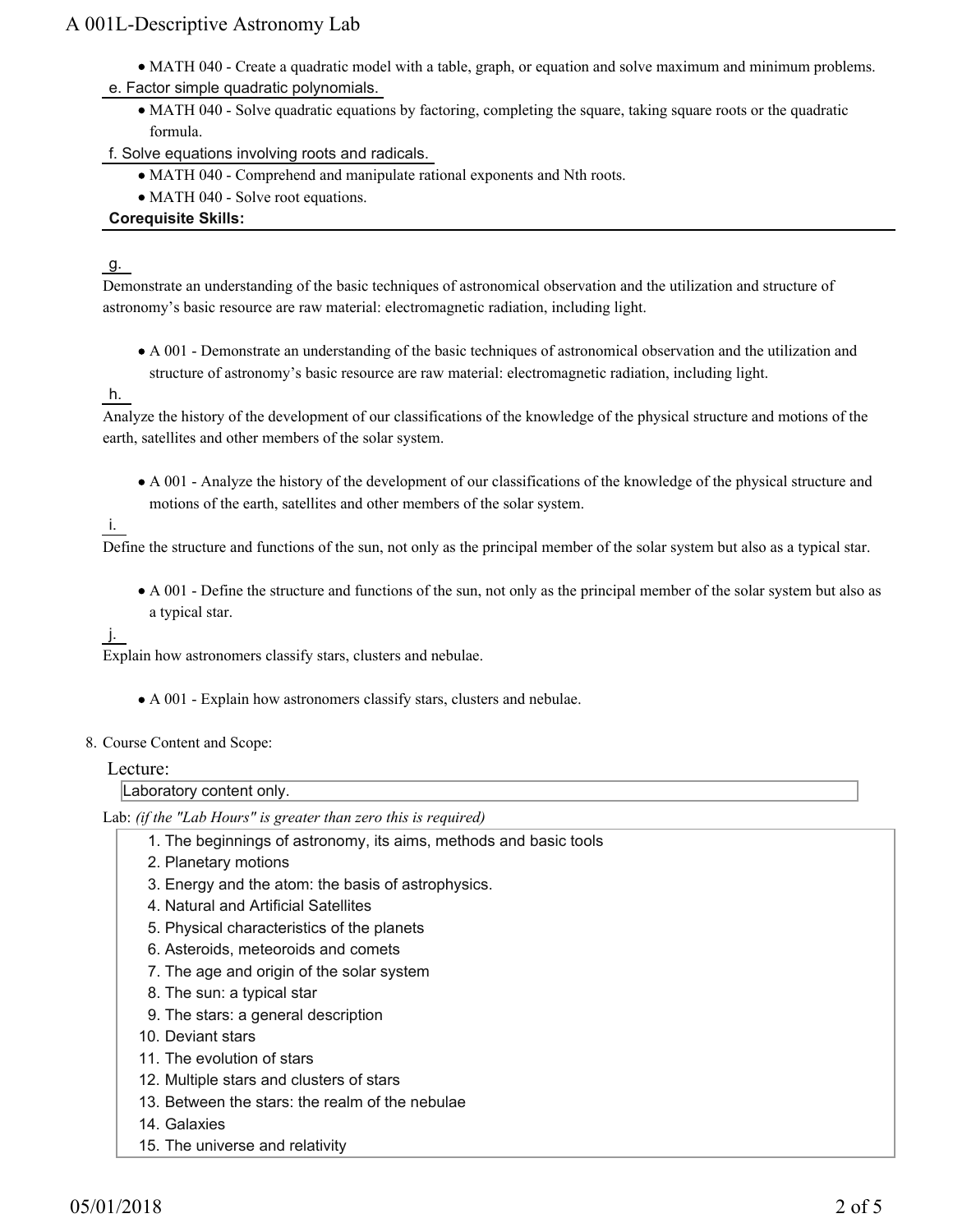9. Course Student Learning Outcomes:

1.

Compare and contrast planets, stars, and other celestial bodies

#### 2.

Use astronomical tables and charts to locate stars and constellations.

## 3.

Use quantitative analytical skills to evaluate and process numerical astronomical data.

## 4.

Develop a skill in setting up a telescope and make an observation of a star or a planet.

- 10. Course Objectives: Upon completion of this course, students will be able to:
	- a. Demonstrate the celestial sphere: its coordinates, motions , alt-azimuth, equatorial and ecliptic systems.
	- b. Demonstrate the differences between latitude and longitude, declination and right ascension, hour angles, solar time and sidereal time.
	- c. Identify, describe and illustrate by example methods of celestial navigation
	- d. Identify and explain lunar phases and eclipse.
	- e. Demonstrate how to operate and astronomical spectroscope.
	- f. Explain the inverse square and radiation laws and demonstrate these laws by specific applications
	- g. Identify the parts of both reflection and refraction telescopes and explain their functions.
	- h. Set up, adjust and operate a small astronomical telescope including the making a recording of observations thereon.
	- i. Demonstrate the scale of the solar system from observational data.
	- j. Calculate the rates of planetary motion and sizes from data derived by direct observation.
	- k. Locate the radiant of a meteor shower from data derived by direct observation.
	- l. Identify the special problems in safety when observing the sun.
	- m. Describe the sun spot cycle and solar rotation
	- n. Demonstrate the parallax method in finding distance to stars.
	- o. Identify and describe proper motion techniques and Doppler shifts in determining the motions of stars.
	- p. Explain and demonstrate by example the technique of photometry and the magnitude scale.
	- q. Demonstrate how the Hertzsprung-Russell Diagram is used in stellar and spectral classifications.

r. Identify and critically assess the practical and theoretical values of classifications of galaxies and intergalactic distance indicators.

s. Demonstrate how the Hubble law is used and tested.

Methods of Instruction: *(Integration: Elements should validate parallel course outline elements)* 11.

- a. Collaborative/Team
- b. Demonstration, Repetition/Practice
- c. Discussion
- d. Individualized Study
- e. Laboratory
- f. Observation
- 12. Assignments: (List samples of specific activities/assignments students are expected to complete both in and outside of class.) In Class Hours: 54.00

Outside Class Hours: 0

a. In-class Assignments

1. Complete all laboratory activities.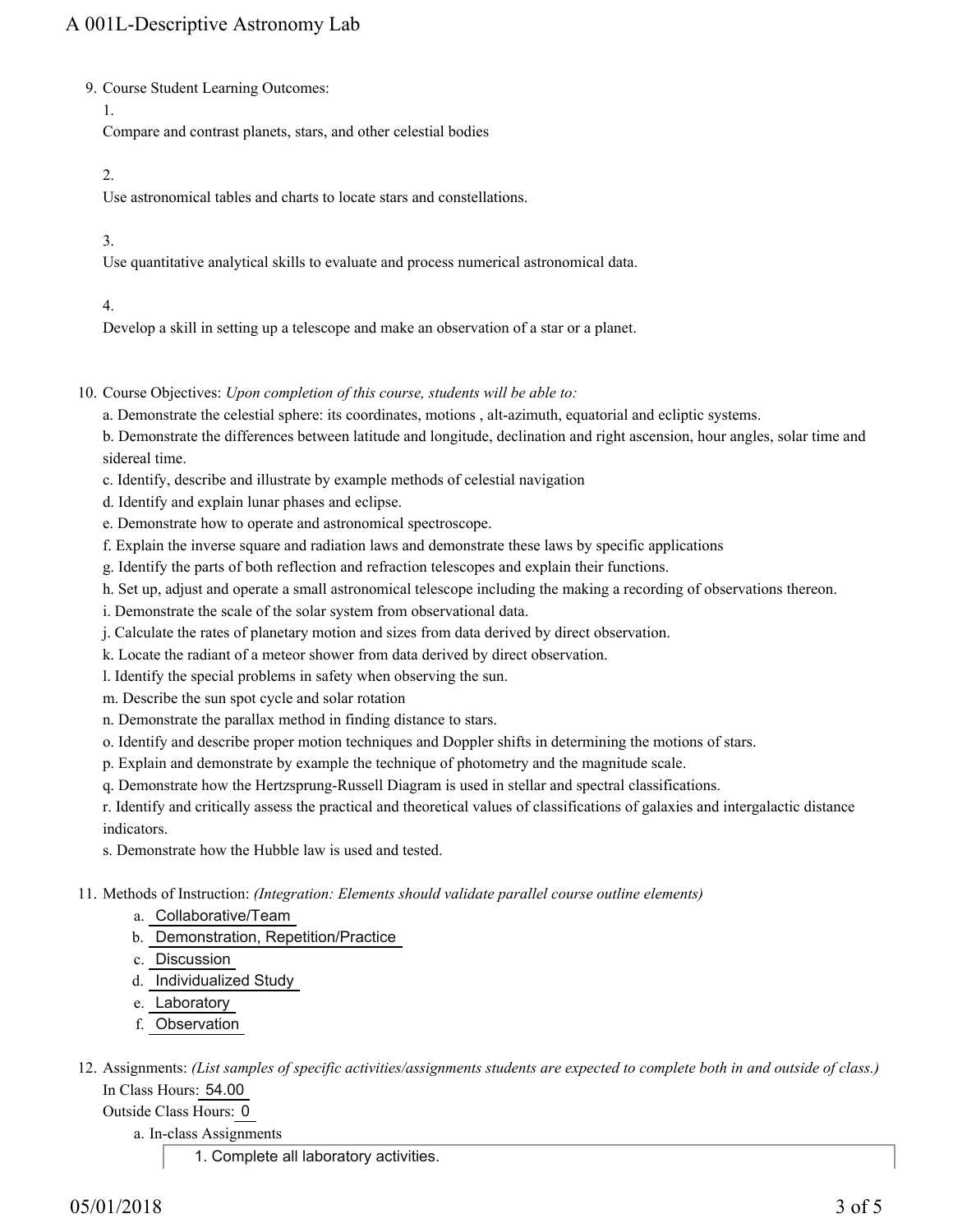## A 001L-Descriptive Astronomy Lab

- 2. Work in small groups.
- 3. Complete analysis of the activities and include in a final report.
- b. Out-of-class Assignments

none.

13. Methods of Evaluating Student Progress: The student will demonstrate proficiency by:

- Laboratory projects
	- Students complete a series of laboratory projects working in small groups.
- Field/physical activity observations

Students attend a minimum of one laboratory using a telescope.

- Computational/problem solving evaluations
- Laboratory activities require computational and problem solving.
- Group activity participation/observation

Laboratory projects are always performed in small groups.

• Mid-term and final evaluations

Final laboratory exam testing students understanding of the basic laboratory concepts.

- 14. Methods of Evaluating: Additional Assessment Information:
- 15. Need/Purpose/Rationale -- All courses must meet one or more CCC missions.

IGETC Area 5: Physical and Biological Sciences (mark all that apply)

A: Physical Science, Lab only

CSU GE Area B: Physical and its Life Forms(mark all that apply)

B1 - Physical Science

B3 - Laboratory Sciences

PO-GE C1-Natural Sciences

Explain concepts and theories related to physical, chemical, and biological natural phenomena.

Apply the scientific process and its use and limitations in the solution of problems.

Draw a connection between natural sciences and their own lives.

Make critical judgments about the validity of scientific evidence and the applicability of scientific theories.

Demonstrate knowledge of the use of technology in scientific investigation and human endeavors, and the

advantages and disadvantage of that technology.

 Use college-level mathematical concepts and methods to understand, analyze, and explain issues in quantitative terms.

IO - Scientific Inquiry

Identify components of the scientific method.

 Collect and analyze data. Skills of data collection include an understanding of the notion of hypothesis testing and specific methods of inquiry such as experimentation and systematic observation.

 Predict outcomes utilizing scientific inquiry: using evidence and assertions determine which conclusions logically follow from a body of quantitative and qualitative data.

 Analyze quantitative and qualitative information to make decisions, judgments, and pose questions. Recognize the utility of the scientific method and its application to real life situations and natural phenomena.

## 16. Comparable Transfer Course

| University<br><b>System</b> | Campus                | <b>Course</b><br>Number | <b>Course Title</b>   | Catalog<br>Year |
|-----------------------------|-----------------------|-------------------------|-----------------------|-----------------|
| <b>CSU</b>                  | CSU San<br>Bernardino | <b>ASTR 103</b>         | Descriptive Astronomy | 2012-2014       |